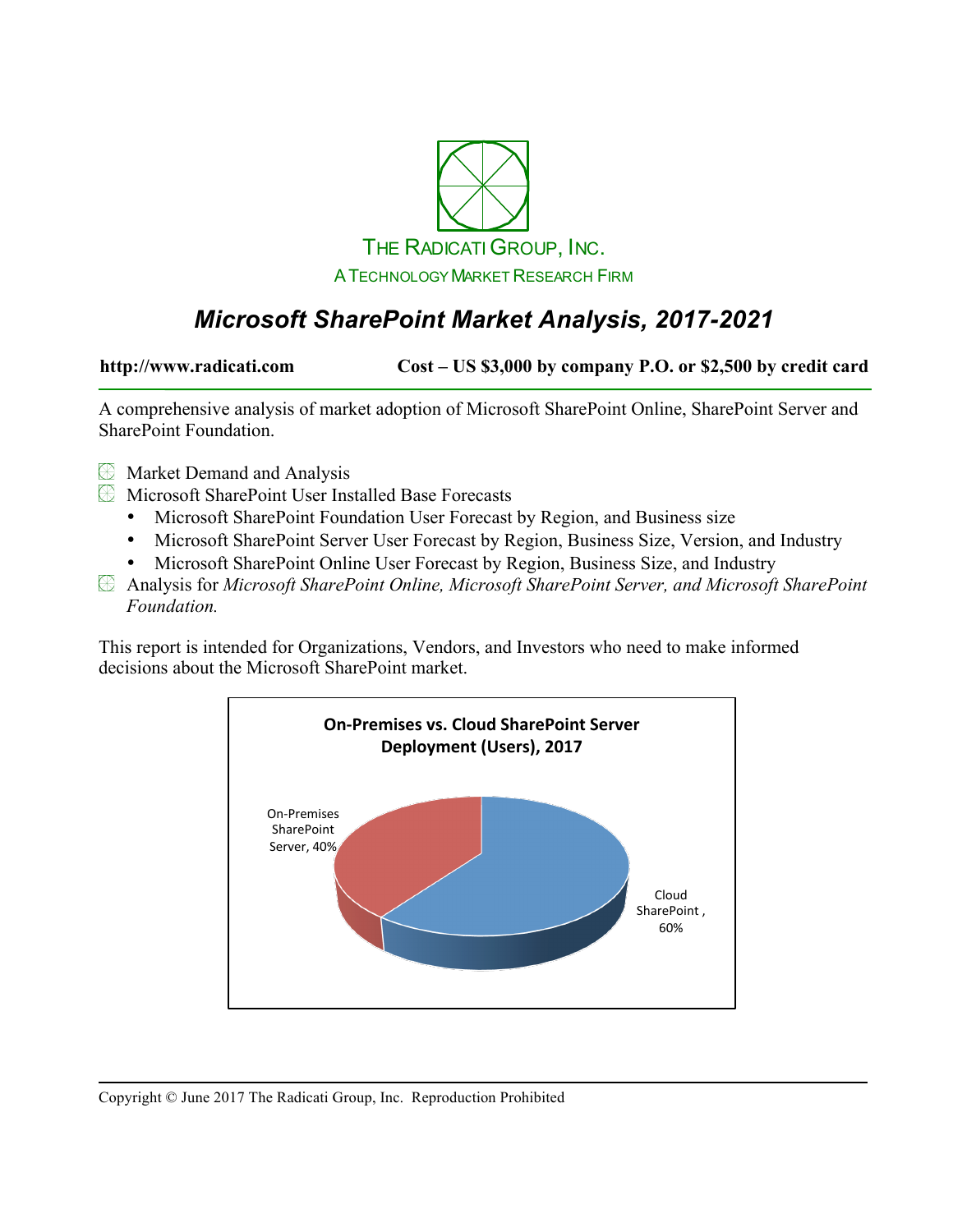## **TABLE OF CONTENTS**

| <b>CHAPTER 1: MICROSOFT SHAREPOINT MARKET DATA  8</b>              |  |
|--------------------------------------------------------------------|--|
|                                                                    |  |
|                                                                    |  |
|                                                                    |  |
|                                                                    |  |
|                                                                    |  |
|                                                                    |  |
|                                                                    |  |
|                                                                    |  |
|                                                                    |  |
|                                                                    |  |
|                                                                    |  |
|                                                                    |  |
|                                                                    |  |
|                                                                    |  |
| 1.7.1 SharePoint Online vs. SharePoint Through Hosting Partners 29 |  |
|                                                                    |  |
|                                                                    |  |
|                                                                    |  |
|                                                                    |  |
|                                                                    |  |
|                                                                    |  |
|                                                                    |  |
|                                                                    |  |
|                                                                    |  |
|                                                                    |  |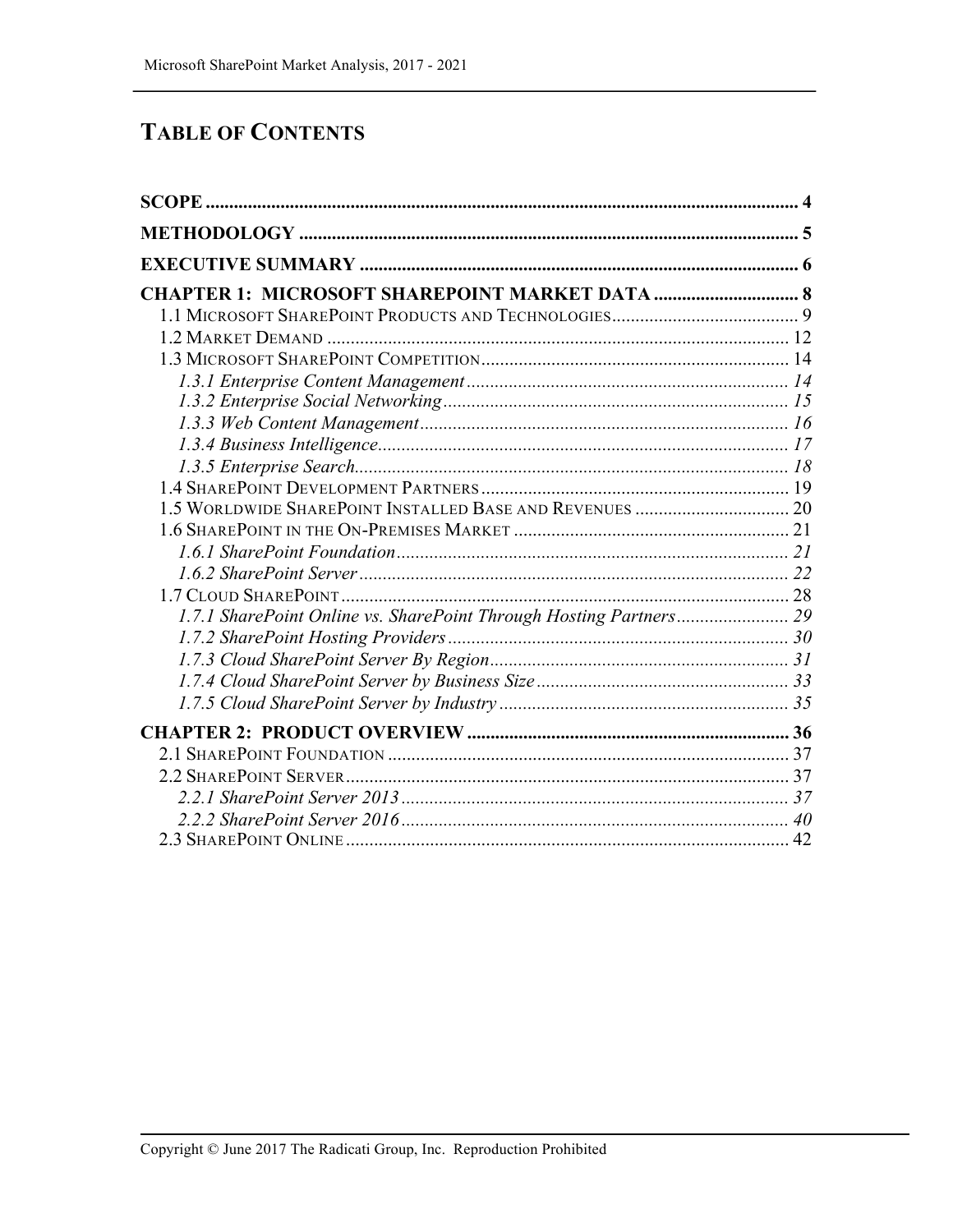# **LIST OF FIGURES**

| Figure 3: On-Premises SharePoint Server by Business Size (M), 2017 vs. 2021  26 |  |
|---------------------------------------------------------------------------------|--|
|                                                                                 |  |
|                                                                                 |  |
|                                                                                 |  |
| Figure 7: Cloud SharePoint Server by Business Size (M), 2017 vs. 2021 34        |  |

## **LIST OF TABLES**

| Table 11: Worldwide On-Premises SharePoint Server Revenues (\$M), 2017 – 2021  21 |  |
|-----------------------------------------------------------------------------------|--|
|                                                                                   |  |
|                                                                                   |  |
|                                                                                   |  |
| Table 15: On-Premises SharePoint Server by Business Size (M), 2017 - 2021  25     |  |
|                                                                                   |  |
|                                                                                   |  |
|                                                                                   |  |
|                                                                                   |  |
|                                                                                   |  |
|                                                                                   |  |
|                                                                                   |  |